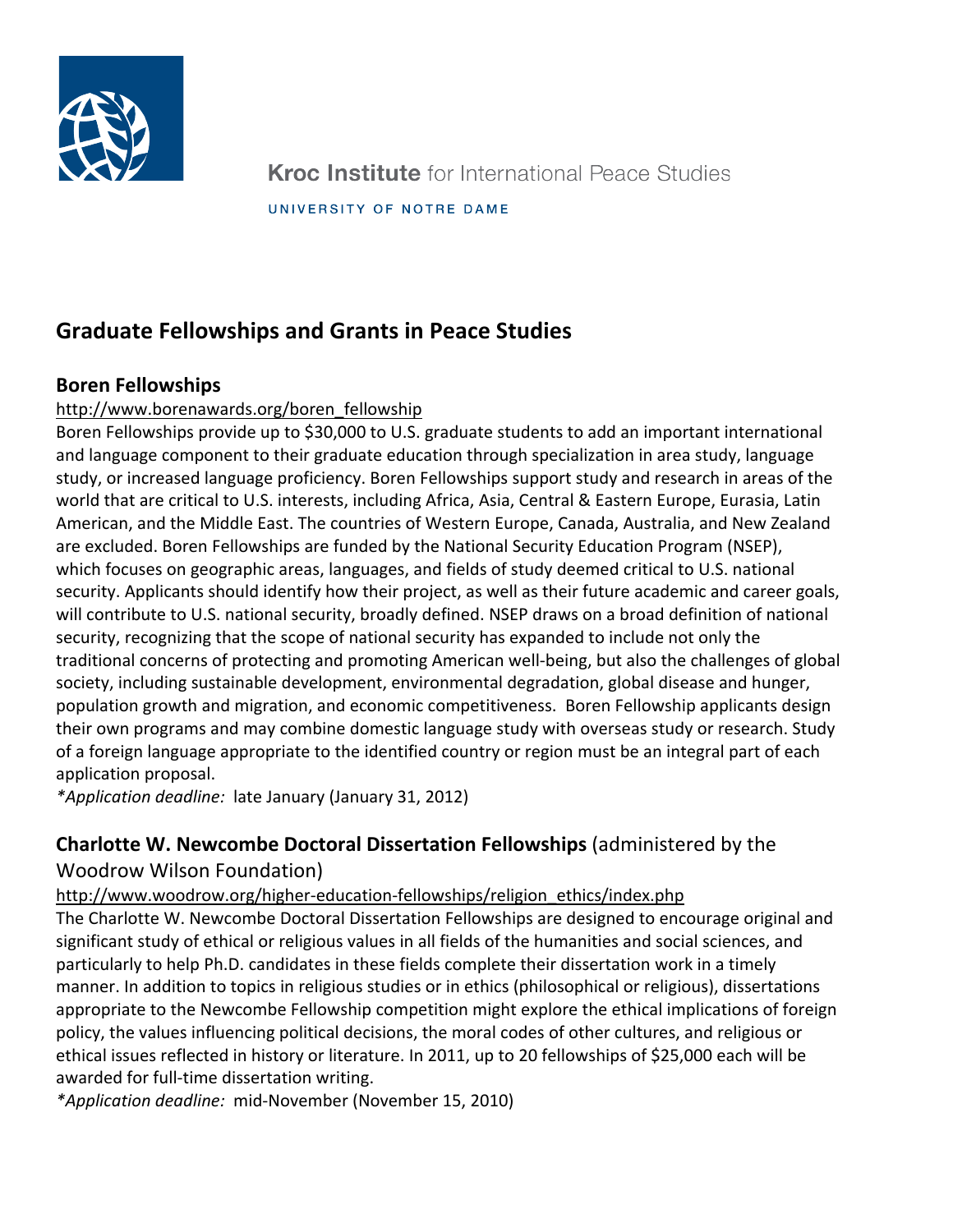## **Fulbright Graduate Program** (Institute of International Education)

http://us.fulbrightonline.org/home.html

The Fulbright program sponsored by the US Department of State has several categories of grants. The Fulbright U.S. student program offers fellowships for American graduating seniors, **graduate students**, young professionals, and artists to study abroad for one academic year. The category of **Full Grants** include study and research awards that provide round-trip transportation to the host country, maintenance for the academic year base on living costs in the host country, some funding for books and supplies, medical insurance, etc. While the objective of these grants is to promote cultural understanding, projects need not be narrowly focused on that: applicants working in the hard sciences and students pursuing research on doctoral dissertation topics in history or literature, for example, are eligible to apply. Applicants are required to have a host country affiliation: The affiliation is an institution, organization, agency, or individual in the host country that will supervise the grantee and/or provide logistical support to grantee in carrying out the project. For most doctoral dissertation candidates, this will be an academic institution, research organization, library, museum, or NGO in the country in which the student wishes to pursue his/her research. Expectations regarding the host affiliate and language competence vary among countries: the Fulbright website is comprehensive in its coverage of applicant concerns and has a wide range of tips for writing an effective application. Prospective applicants should start working on their applications early: at least two months prior to the campus application deadline. Fulbright applicants currently enrolled in an American graduate school must submit their application to the Fulbright Program Adviser (FPA) at their home campus. Applicants are then interviewed at their home campus by a faculty committee. Master's and doctoral-degree candidates must demonstrate capacity for independent study or research, together with a general knowledge of the history, culture, and current events of the countries to which they are applying. Once the interviews have been completed, the FPA forwards the applications to the Institute of International Education.

\*Application deadline: mid-September (September 12, 2011 is the ND campus application deadline)

### **Fulbright-Hays Doctoral Dissertation Research Abroad Fellowships** (Dept. of Education) http://www.ed.gov/programs/iegpsddrap/index.html

This program provides grants to colleges and universities to fund individual doctoral students who conduct research in other countries, in modern foreign languages and area studies for periods of six to 12 months. Graduate students in doctoral programs in the fields of foreign languages and area studies must apply through the institutions in which they are enrolled. Projects can be an in wide range of disciplines. This program supports projects that deepen research knowledge on and help the nation develop capability in areas of the world not generally included in U.S. curricula. Projects focusing on Western Europe are not supported, although a fellowship recipient may go to Western Europe to consult or research human or material resources on a non-Western European topic. An applicant must be a citizen or national of the United States or a permanent resident of the United States. Applications should be started well in advance of the deadline: in addition to a 10 pp Project Description plus bibliography, budget, transcripts, CV, notification of referees, the application requires a language evaluation. A letter of affiliation from an institution in the target country is also advised. \*Application deadline: the deadline varies and is not announced on the Fulbright Hays DDRA website until mid-September. Students should be prepared to submit their applications before mid-October (Project Director at ND: Richard Hilliard, Office of Research)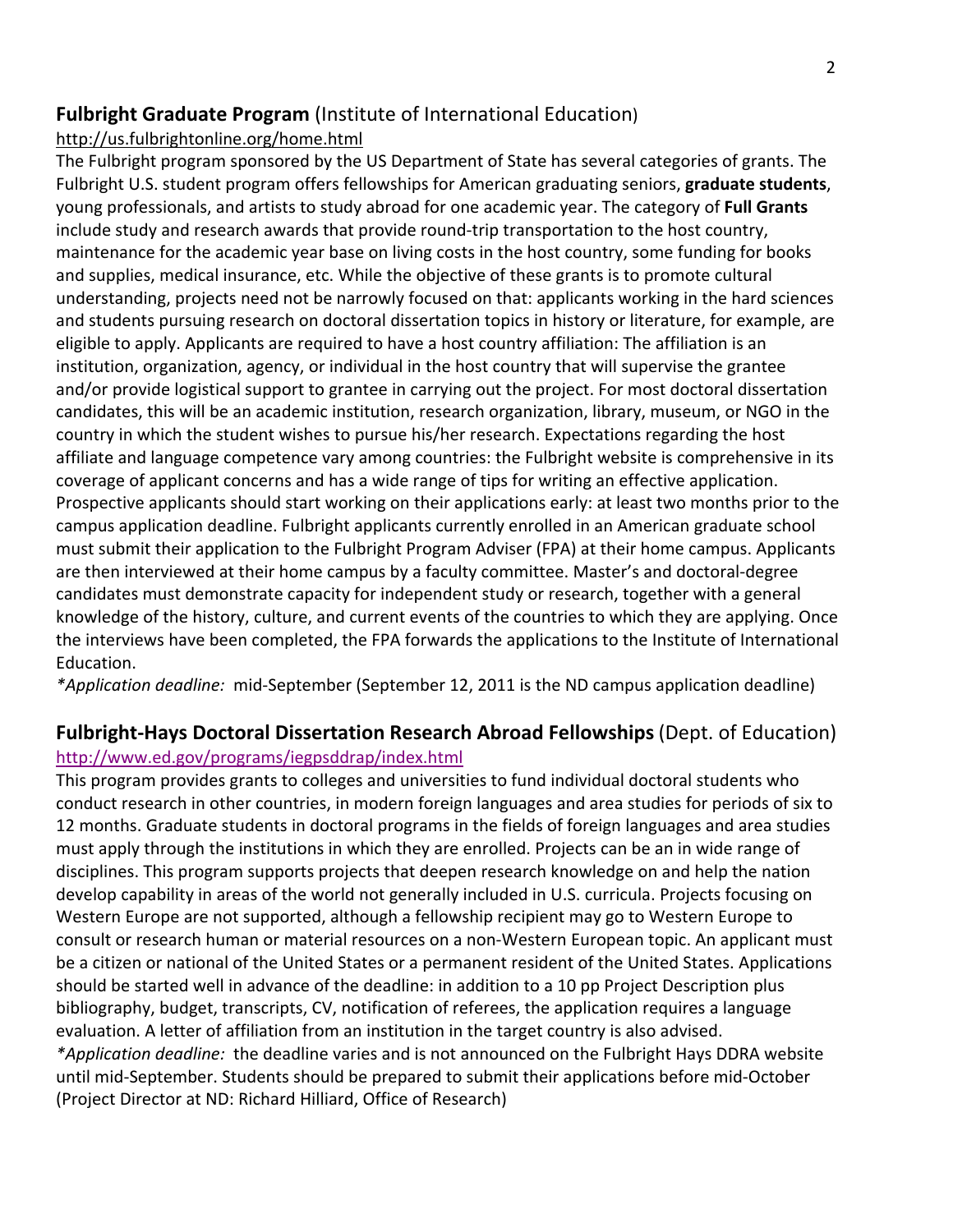## **Harry Frank Guggenheim Foundation Dissertation Fellowships**

### http://www.hfg.org/df/guidelines.htm

Ten or more fellowships of \$20,000 each are awarded annually to doctoral candidates completing the dissertation on topics whose aim is greater understanding of the causes of violence, aggression and dominance in the modern world. Particular questions of interest to the foundation concern violence, aggression, and dominance in relation to social change, the socialization of children, intergroup conflict, interstate warfare, crime, family relationships, and investigations of the control of aggression and violence. Applicants may be citizens of any country.

*\*Application deadline:* early February (February 1, 2011)

# **Harvard Academy for International and Area Studies: Academy Scholars Program**

(Weatherhead Center for International Affairs, Harvard University) http://www.wcfia.harvard.edu/academy/academy\_scholars\_program.html

The Academy Scholars Program identifies and supports outstanding scholars at the start of their careers whose work combines disciplinary excellence in the social sciences (including history and law) with a command of the language, history, or culture of non-Western countries or regions. Their scholarship may elucidate domestic, comparative, or transnational issues, past or present. The mission of the Academy Scholars program is to train social scientists in area studies. This program is open to recent PhDs and doctoral candidates who are well-advanced in their dissertation writing. Four or five Academy Scholars are named annually for 2 year appointments and are provided time, guidance, and access to Harvard facilities; they are expected to reside in the Cambridge/Boston area. Pre-Doctoral scholars will receive an annual stipend of \$28,000; post-doctoral scholars will receive \$48,000. Applications are welcome from qualified persons without regard to nationality, gender, or race. *\*Application deadline: early October (October 1, 2010)* 

# **Jennings Randolph Peace Scholarship Dissertation Program (United States Institute of** Peace)

http://www.usip.org/grants-fellowships/jennings-randolph-peace-scholarship-dissertation-program The Jennings Randolph (JR) Program for International Peace awards nonresidential Peace Scholar Dissertation Scholarships to students at U.S. universities who are writing doctoral dissertations on topics related to peace, conflict, and international security. Each year the program awards approximately ten Peace Scholar Fellowships. Peace Scholar Awards are currently set at \$20,000 for 10 months and are paid directly to the individual. Fellowships last for 10 months starting in September. Fellowships are open to citizens of any country. Dissertation projects in all disciplines are welcome. Fellowships are open to citizens of any country.

*\*Application deadline:* early January (January 10, 2011)

# **Mellon Predoctoral Fellowship in Cold War/Post 1945 International History** (GWU)

Institute for European, Russian and Eurasian Studies)

### http://www.gwu.edu/~ieresgwu/academics/mellonfellowship.cfm

Applicants need to have completed archival research for their dissertation in two or more countries and be at the final writing stage of their dissertation. Applicants must be writing a dissertation on contemporary history in the field of history, political science, anthropology, sociology or a related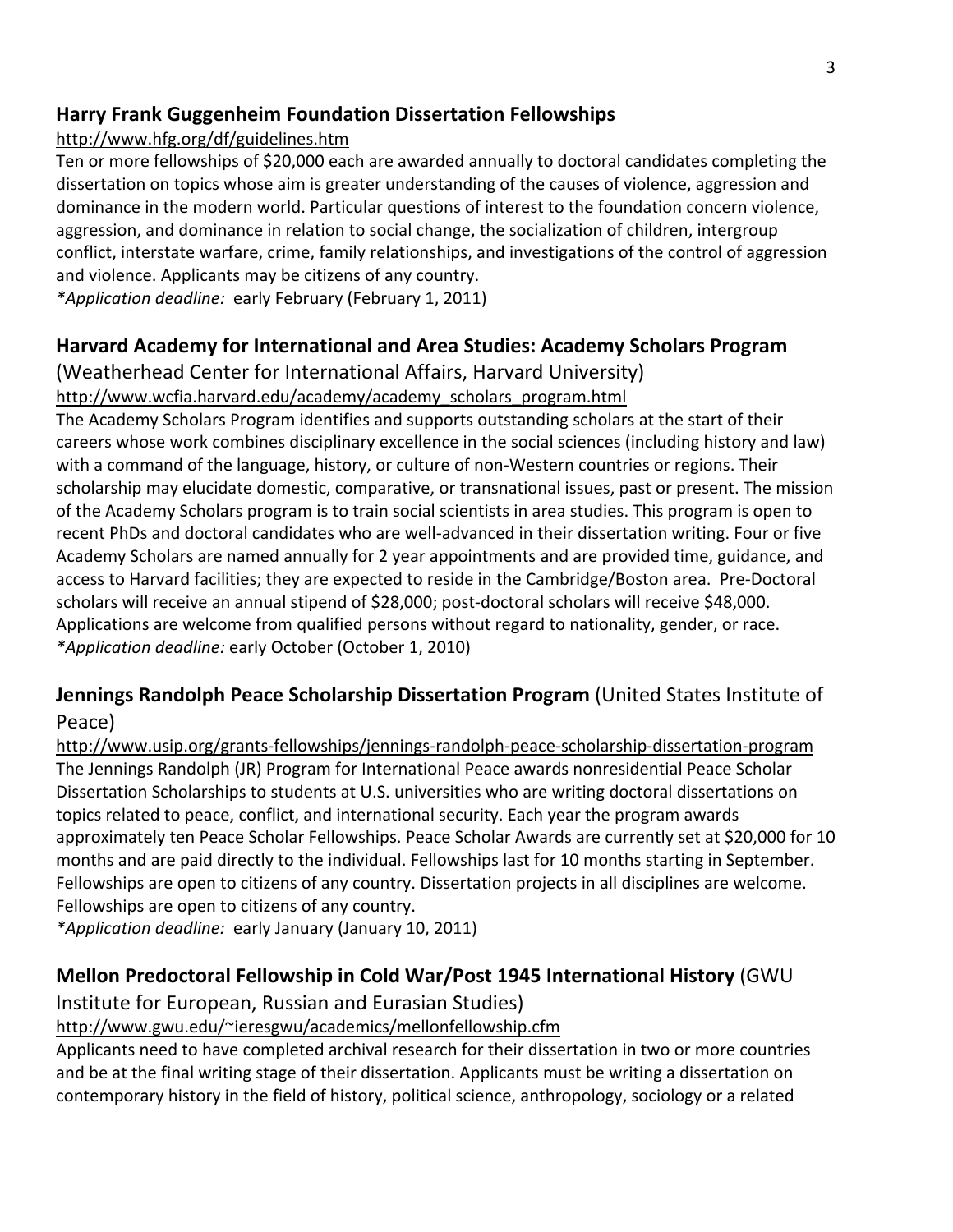discipline. Applicants must be enrolled advanced graduate students at a US University. The Fellow must be in residence at IERES from September 2011 through June 2012 and will be provided with an office and computer. The Fellow will also help the IERES Director administer several workshops that train Ph.D. candidates to conduct archival research. The award will offer support in the amount of \$25,000 per year, plus benefits.

*\*Application deadline:* mid-January (January 24, 2011)

# **NSF (National Science Foundation)**

# **GRFP (Graduate Research Fellowship Program)**

### http://www.nsfgrfp.org/

Approximately 900-1,600 graduate fellowships are offered annually, pending availability of funds. The Graduate Research Fellowship provides three years of support for graduate study leading to researchbased master's or doctoral degrees and is intended for students who are in the early stages of graduate study: recipients cannot have completed more than one year of graduate study. Applicants thus must be either college seniors or in their first year of graduate study at the time of application. These grants provide a \$30,000 stipend for 12 months; grants are for three years and usable over five years. Applicants must be US citizens or nationals, or permanent resident aliens. The fields in which study is supported include: Mathematical Sciences, Computer and Information Sciences, Social Sciences, Psychology, Geosciences, Life Sciences, Chemistry, Physics, Astronomy, Engineering. The principal criteria for evaluating proposals are: intellectual merit (the NSF is looking for transformative research) and the potential for broader impact in both the work proposed and in the applicant (potential for leadership, role model for younger scholars, commitment to enhance diversity, commitment to outreach to community)

\*Application deadlines: early November, but deadlines vary among disciplines

# **NSF (National Science Foundation): SBE Doctoral Dissertation Research Improvement Grants**

### http://www.nsf.gov/funding/pgm\_summ.jsp?pims\_id=13453&org=SBE

The National Science Foundation's Division of Behavioral and Cognitive Sciences (BCS), Division of Social and Economic Sciences (SES), and Division of Science Resources Statistics (SRS) award grants to doctoral students to improve the quality of dissertation research. These grants provide funds for items not normally available through the student's university. Additionally, these grants allow doctoral students to undertake significant data-gathering projects and to conduct field research in settings away from their campus that would not otherwise be possible. Proposals are judged on the basis of their scientific merit, including the theoretical importance of the research question and the appropriateness of the proposed data and methodology to be used in addressing the question. Items such as budget limitations, target dates and/or deadlines, page length restrictions, and review procedures vary widely across programs. Please consult the relevant program's webpage for specific information and contact the program director if necessary. Non-U.S. citizens are eligible to apply.

\**Application deadline:* varies (many have two deadlines: late summer/early fall and mid-winter)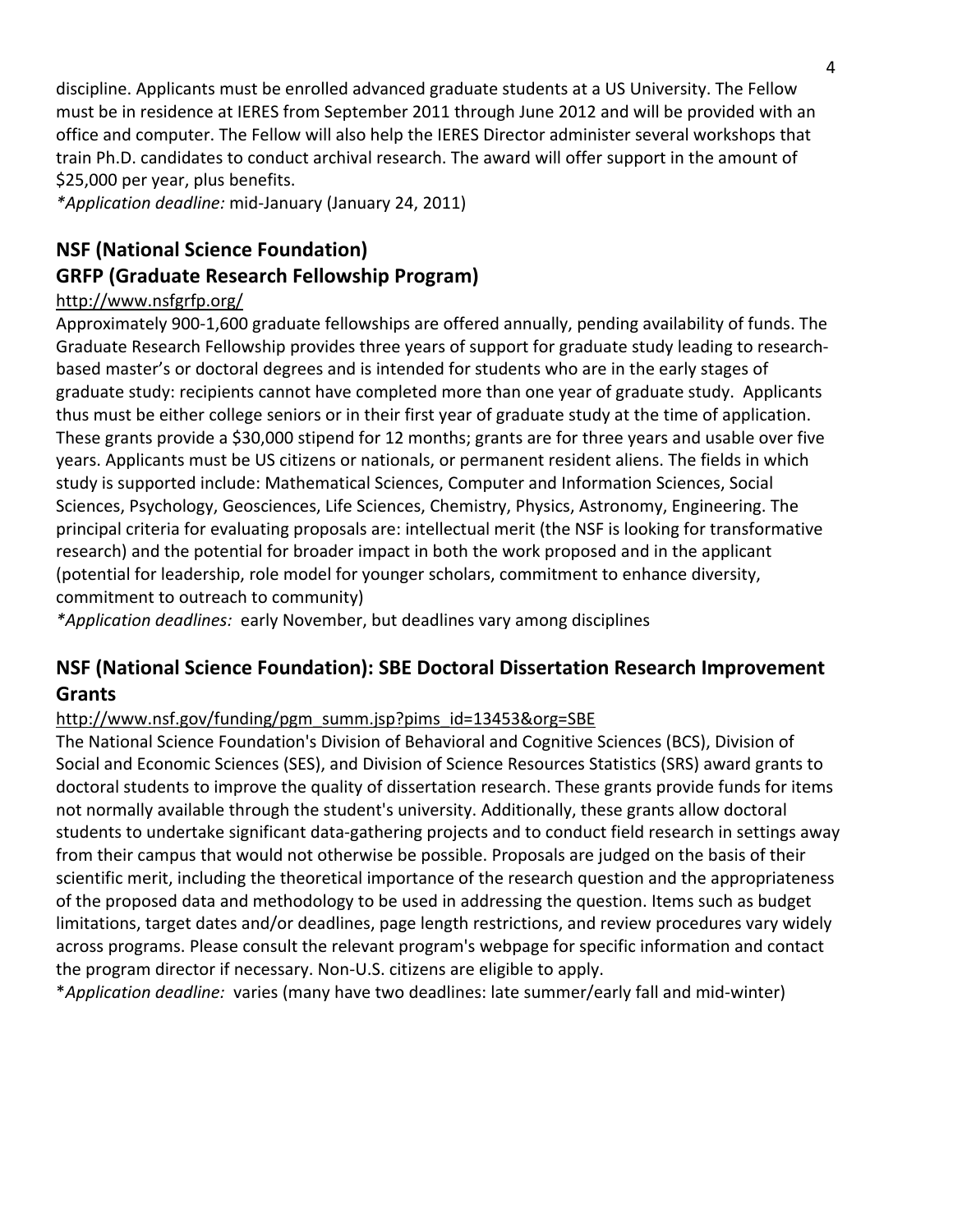### **Nonproliferation Graduate Fellowship Program**

#### http://ngfp.pnl.gov/

Through the National Nuclear Security Administration's (NNSA's) Nonproliferation Graduate Fellowship Program (NGFP), fellows work within NNSA's Office of Defense Nuclear Nonproliferation on programs designed to detect, prevent, and reverse the proliferation of weapons of mass destruction, while mitigating the risks from nuclear operations. The Nonproliferation Graduate Fellowship Program (NGFP) offers a combination of specialized training and practical application. As part of their training, participants selected for the NGFP receive a comprehensive overview in nuclear technologies and nonproliferation. Opportunities for additional training at other U.S. national laboratories and other U.S. government agencies are determined by NNSA program office management. The Nonproliferation Graduate Fellowship Program does require that applicants must be 1) in progress with master's studies, or in the stages of completing a graduate degree or PhD; OR 2) finished with their graduate program in the calendar year 2009; OR 3) accepted into a graduate program for fall 2009. Highly desirable academic specializations include: international affairs; political science; economics; chemical sciences; physics; nuclear science; engineering. Applicants must be US citizens eligible for high-level security clearance. This program offers a competitive annual salary of \$49,000 (\$59,000 for postdoctoral fellows). Benefits include health and dental plans, paid vacation, and paid holidays. *\*Application deadline:* late October (October 25, 2010)

### **Open Society Foundation: Grants, Scholarships and Fellowships Programs**

#### http://www.soros.org/grants

The Open Society Foundation has an array of funding programs related to its focus on building democracies and supporting human rights. Its Latin American Security, Drugs and Democracy **Fellowship** supports postdoctoral and dissertation-level research on organized crime, drug policy, and related topics across social science and related disciplines.

http://www.soros.org/initiatives/lap/focus\_areas/lasdd-fellowship-20110120 *\*Application deadline:* mid-January (January 20, 2011)

### **Program on Negotiation (Harvard Law School) Graduate Research Fellowships**

http://www.pon.harvard.edu/category/research\_projects/graduate-research-fellowships/ The Program on Negotiation Graduate Research Fellowships are designed to encourage young scholars from the social sciences and professional disciplines to pursue theoretical, empirical, and/or applied research in negotiation and dispute resolution. Consistent with the PON goal of fostering the development of the next generation of scholars, this program provides support for one year of dissertation research and writing in negotiation and related topics in alternative dispute resolution, as well as giving fellows an opportunity to immerse themselves in the diverse array of resources available at PON. The Program on Negotiation Graduate Research Fellowships allow doctoral students who are writing their dissertations to be part of the PON community for one year. Successful candidates will receive a \$20,000 stipend, desk space at PON, and library privileges at Harvard. Doctoral candidates in the fields of economics, psychology, sociology, anthropology, international relations, public policy, urban planning, business, and law are encouraged to apply. Doctoral candidates must have completed all degree requirements except for the dissertation.

*\*Application deadline:* mid-February (February 15, 2011)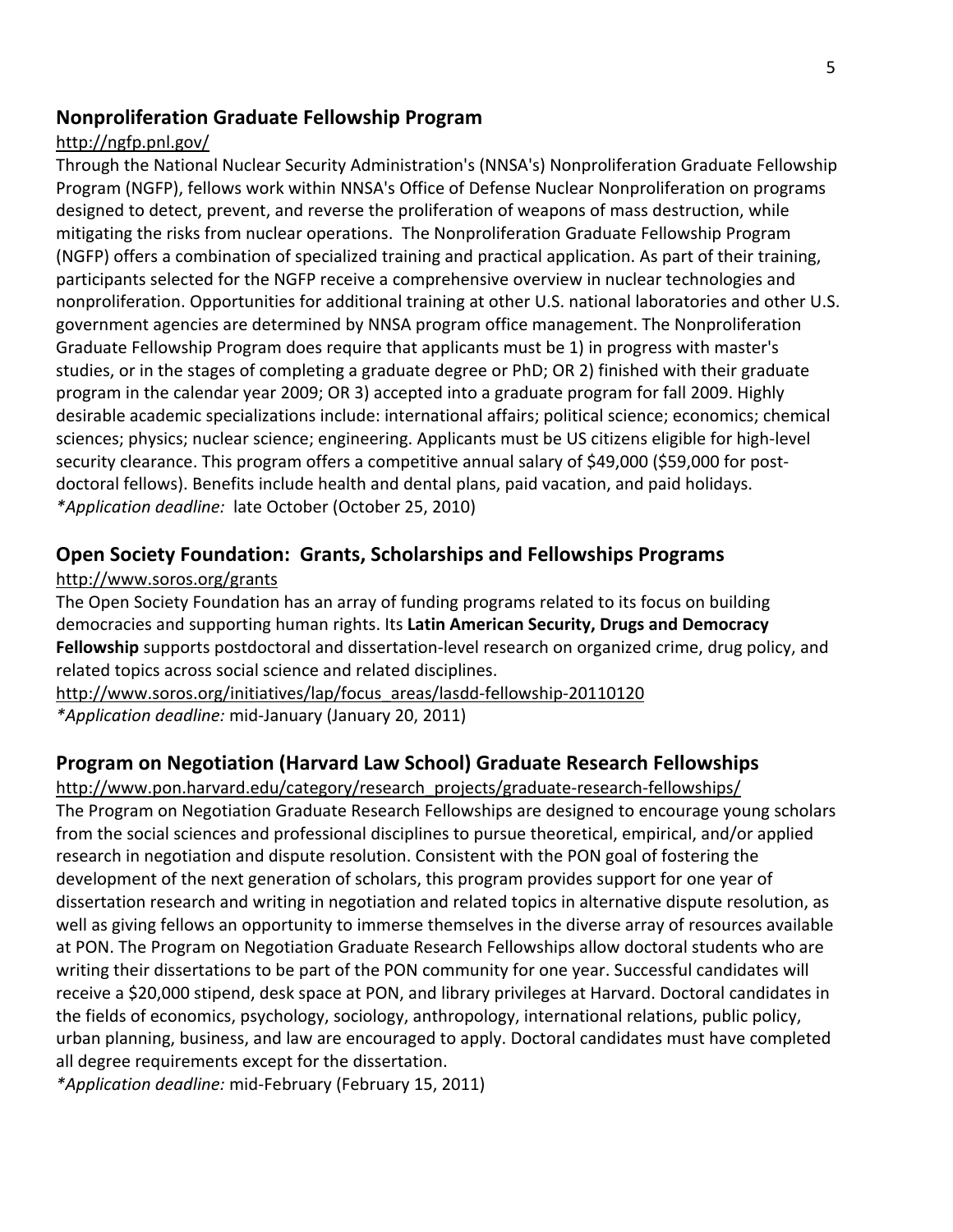### **SHAFR Dissertation Completion Fellowship (Society for Historians of American Foreign** Relations)

### http://www.shafr.org/members/prizes-and-fellowships/#shafrdis

SHAFR will make two, year-long awards, in the amount of \$20,000 each, to support the writing and completion of the doctoral dissertation. Applicants should be candidates for the PhD in a humanities or social science doctoral program (most likely history), must have been admitted to candidacy, and must be at the writing stage, with all substantial research completed by the time of the award. Applicants should be working on a topic in the field of U.S. foreign relations history or international history, broadly defined, and must be current members of SHAFR.

\**Application deadline:* early April (April 1, 2011)

# **Smith Richardson Foundation: World Politics and Statecraft Dissertation Fellowships**

### http://www.srf.org/grants/world\_politics.php

The Smith Richardson Foundation will award up to 20 grants of \$7,500 each to support Ph.D. dissertation research on American foreign policy, international relations, international security, strategic studies, area studies, and diplomatic and military history. \**Application deadline:* mid-October (October 15, 2010)

### **Spencer Foundation Dissertation Fellowship Program**

http://www.spencer.org/content.cfm/dissertation-fellowships-in-education-program The Spencer Dissertation Fellowship Program seeks to encourage a new generation of scholars from a wide range of disciplines and professional fields to undertake research relevant to the improvement of education. These \$25,000 fellowships support individuals whose dissertations show potential for bringing fresh and constructive perspectives to the history, theory, or practice of formal or informal education anywhere in the world. About 20 fellowships will be awarded. Although the dissertation topic must concern education, graduate study may be in any academic discipline or professional field. The Spencer Foundation has a long history of supporting projects related to education *broadly conceived*. In the past, fellowships have been awarded to candidates in anthropology, architecture, art history, economics, education, history, linguistics, literature, philosophy, political science, psychology, public health, religion, and sociology, but eligibility is not restricted to these academic areas. Candidates should be interested in pursuing further research in education once the doctorate is attained. Applicants need not be citizens of the United States; however, they must be candidates for the doctoral degree at a graduate school within the United States. These fellowships are not intended to finance data collection or the completion of doctoral coursework, but rather to support the final analysis of the research topic and the writing of the dissertation. *\*Application deadline:* late October (October 27, 2010)

# **SSHRC IDRF (International Dissertation Research Fellowship)**

### http://www.ssrc.org/fellowships/idrf-fellowship/

The International Dissertation Research Fellowship (IDRF) offers nine to twelve months of support to graduate students in the humanities and social sciences who are enrolled in doctoral programs in the United States and conducting dissertation research outside of the United States. IDRF promotes research that is situated in a specific discipline and geographical region but is also informed by interdisciplinary and cross-regional perspectives. Research topics may address all periods in history,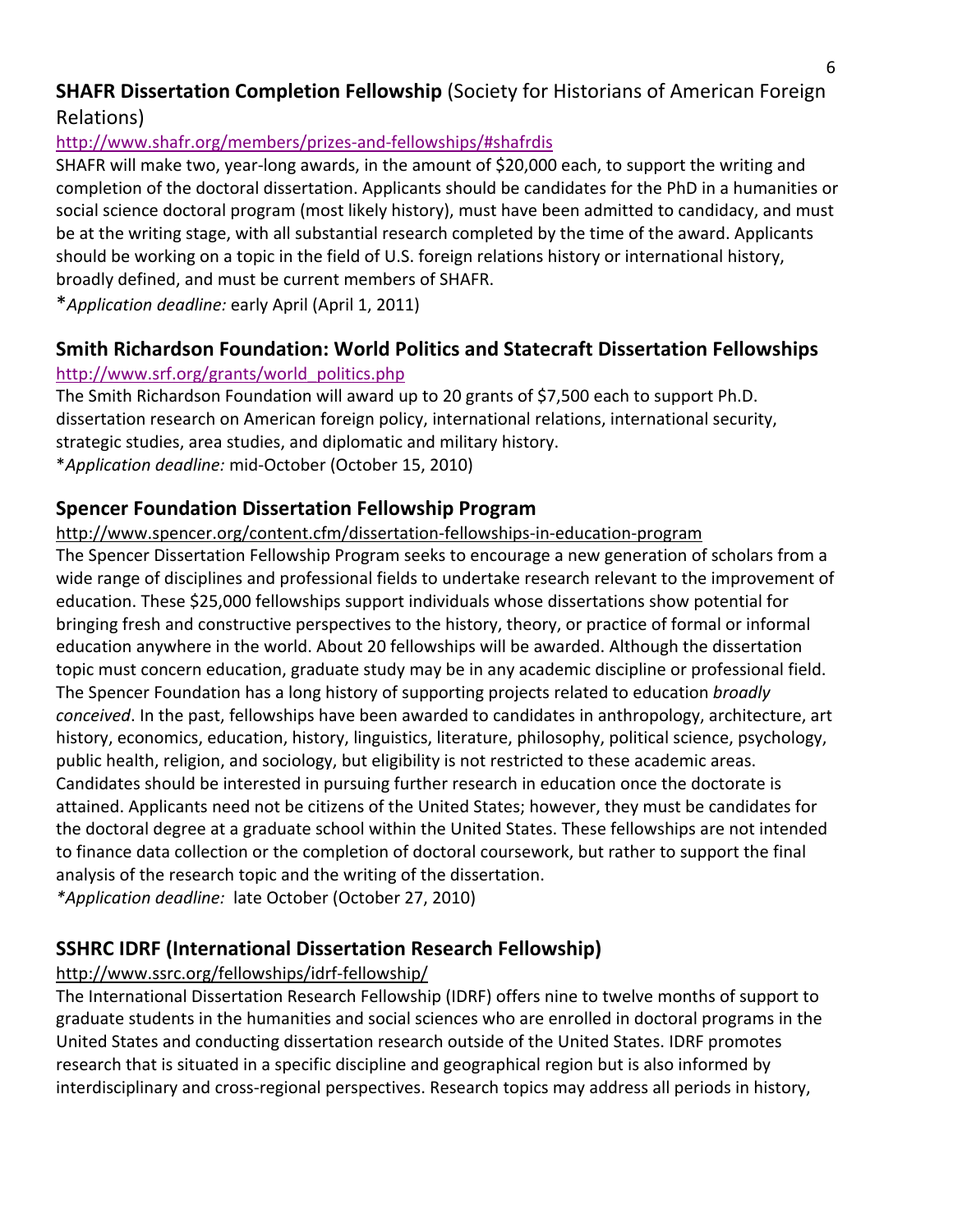but applicants should be alert to the broader implications of their research as it relates to contemporary issues and debates. Seventy-five fellowships are awarded annually. Fellowship amounts vary depending on the research plan, with a per-fellowship average of \$18,750. The fellowship includes participation in an interdisciplinary workshop upon the completion of IDRF-funded research. The program is open to graduate students in the humanities and social sciences -- regardless of citizenship -- enrolled in doctoral programs in the United States.

*\*Application+deadline:* November53,52010

## **SSHRC Eurasia Dissertation Support Fellowship**

### http://www.ssrc.org/fellowships/eurasia-fellowship/

The Eurasia Dissertation Support Fellowships provide financial and academic support to graduate students near completion of their doctoral programs in the social sciences and related humanities. The program provides fellowship awards of up to \$25,000 for the 2010-2011 academic year, designed to allow advanced graduate students concentrated time to devote to the intellectual development of their projects and to write up the results of their research. In addition to financial assistance, the fellowship program provides academic support and numerous networking opportunities, as all fellows will be required to attend two workshops - one at the beginning and the other at the end of the their fellowship term. The Eurasia Dissertation Support Fellowships are intended for applicants who have completed their dissertation field research and/or data collection, who have made significant progress in outlining emergent, innovative contributions to scholarship, and who are willing to reach beyond the academic community to make their work known and accessible to a variety of publics. All applicants must be citizens or permanent residents of the United States as of December 10, 2009. *\*Application deadline:* early December (December 10, 2010)

### Udall Foundation: Environmental Public Policy & Conflict Resolution Ph.D. Fellowships http://www.udall.gov/OurPrograms/ECRFellowship/ECRFellowship.aspx

The Udall Foundation awards two one-year fellowships of up to \$24,000 to doctoral candidates whose research concerns U.S. environmental public policy and/or environmental conflict resolution and who are entering their final year of writing the dissertation. Dissertation fellowships are open to scholars in all fields of study whose dissertation topic has significant relevance to US environmental public policy and/or environmental conflict resolution. Previous fellows' fields of study include political science; economics; government; anthropology; environmental science; policy and management; ecology; environmental justice; regional planning; geography; natural resource policy; and environmental analysis and design.

*\*Application deadline:* late February (February 24, 2011)

# **Wenner-Gren Foundation: Dissertation Fieldwork Grants**

### http://www.wennergren.org/programs/dissertation-fieldwork-grants

The Wenner-Gren Foundation supports research in all branches of anthropology. Dissertation Fieldwork Grants are awarded to aid doctoral or thesis research. The Foundation supports research that demonstrates a clear link to anthropological theory and debates, and promises to make a solid contribution to advancing these ideas. There is no preference for any methodology, research location, or subfield. Qualified students are eligible without regard to nationality or institutional or departmental affiliation. Dissertation Fieldwork Grants provide a maximum of US \$20,000 and the